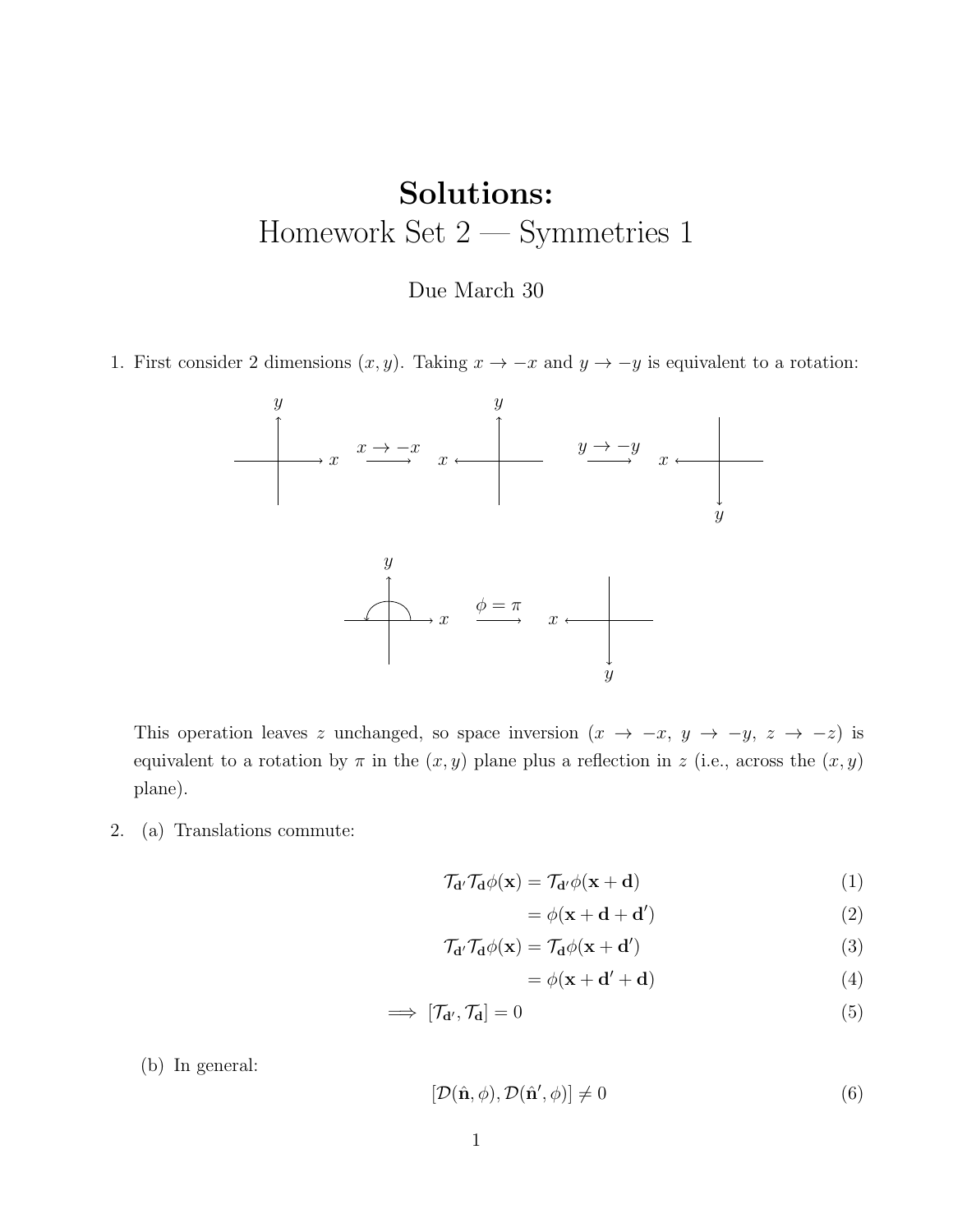Consider, for example, two rotations by  $\pi/2$  with  $\hat{\mathbf{n}} = \hat{\mathbf{x}}, \hat{\mathbf{n}}' = \hat{\mathbf{y}}$ 



(c) Translations and parity do not commute:

$$
\mathcal{T}_{\mathbf{d}} \pi \psi(\mathbf{x}) = \mathcal{T}_{\mathbf{d}} \psi(-\mathbf{x}) \tag{7}
$$

$$
= \psi(-\mathbf{x} + \mathbf{d}) \tag{8}
$$

$$
\pi \mathcal{T}_{\mathbf{d}} \psi(\mathbf{x}) = \pi \psi(\mathbf{x} + \mathbf{d}) \tag{9}
$$

$$
= \psi(-\mathbf{x} - \mathbf{d}) \tag{10}
$$

$$
\implies [\mathcal{T}_d, \pi] \neq 0 \tag{11}
$$

(d) Parity and rotations commute:

$$
\pi \mathcal{D}(\hat{\mathbf{n}}, \phi) \psi(\mathbf{x}) = \pi \psi(\mathbf{x}')
$$
\n(12)

$$
=\psi(-\mathbf{x}')\tag{13}
$$

$$
\mathcal{D}(\hat{\mathbf{n}}, \phi)\pi\psi(\mathbf{x}) = \mathcal{D}(\hat{\mathbf{n}}, \phi)\psi(-\mathbf{x}))\tag{14}
$$

$$
= \psi([-\mathbf{x}]')) \tag{15}
$$

$$
=\psi(-\mathbf{x}')\tag{16}
$$

with 
$$
\mathbf{x}' = \mathcal{D}(\hat{\mathbf{n}}, \phi)\mathbf{x}
$$
 and  $(-\mathbf{x})' = \mathcal{D}(\hat{\mathbf{n}}, \phi)[-\mathbf{x}] = -\mathcal{D}(\hat{\mathbf{n}}, \phi)[\mathbf{x}] = -\mathbf{x}'$   
\n $\implies [\pi, \mathcal{D}(\hat{\mathbf{n}}, \phi)] = 0$ 

3. Sakurai (1st edition) Eq. 3.7.64:

<span id="page-1-0"></span>
$$
\mathcal{Y}_l^{j=l\pm 1/2,m} = \frac{1}{\sqrt{2l+1}} \left[ \frac{\pm \sqrt{l \pm m + \frac{1}{2}} Y_l^{m-1/2}(\theta,\phi)}{\sqrt{l \mp m + \frac{1}{2}} Y_l^{m+1/2}(\theta,\phi)} \right]
$$
(17)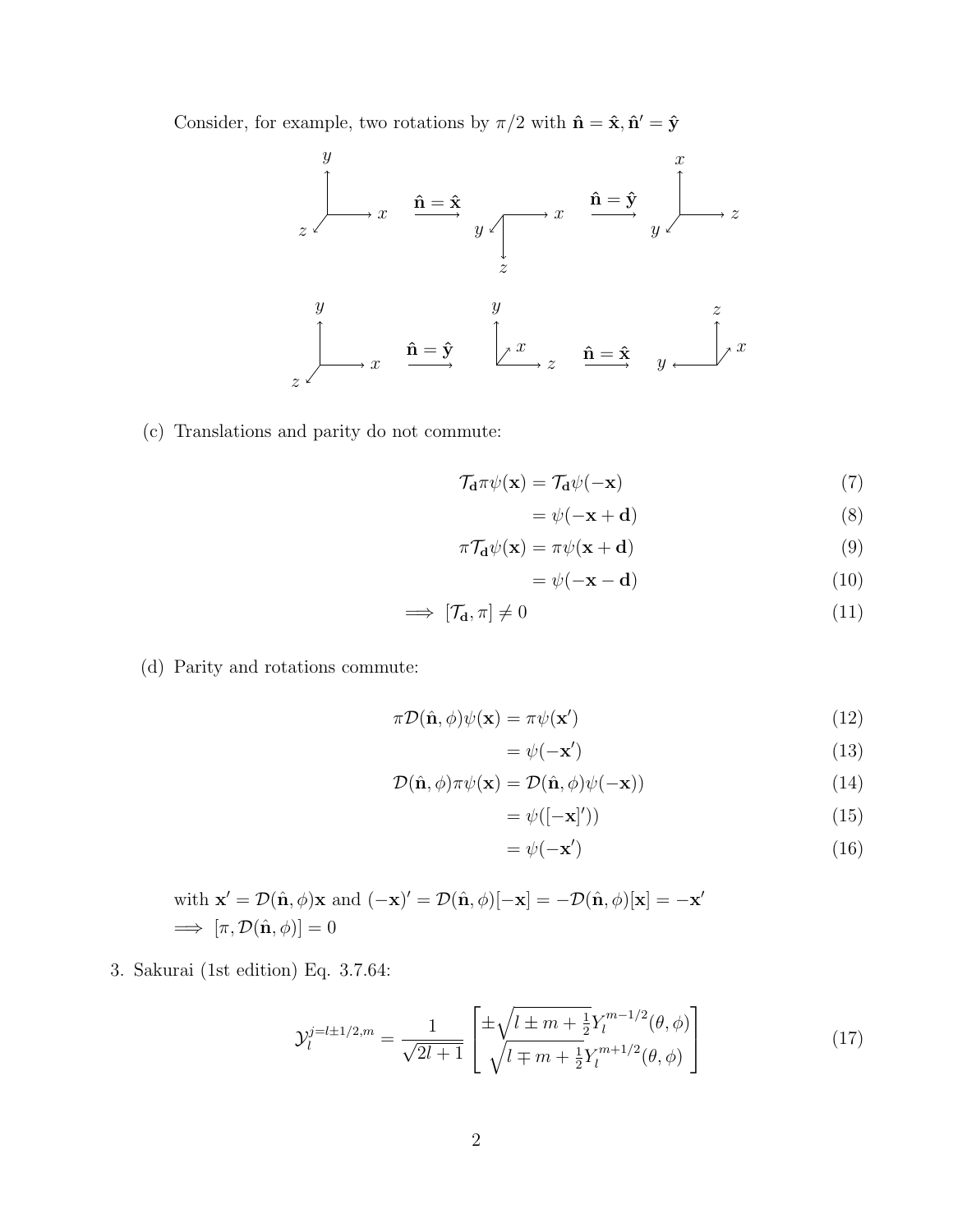(a) For  $l = 0$ , only  $j = 1/2$  (upper sign) is possible, so

<span id="page-2-1"></span>
$$
\mathcal{Y}_{l=0}^{j=1/2,m=1/2} = \frac{1}{\sqrt{4\pi}} \begin{bmatrix} 1 \\ 0 \end{bmatrix} \tag{18}
$$

<span id="page-2-2"></span>(b)

$$
\sigma \cdot \mathbf{x} \frac{1}{\sqrt{4\pi}} \begin{bmatrix} 1 \\ 0 \end{bmatrix} = \frac{1}{\sqrt{4\pi}} \begin{bmatrix} z & x - iy \\ x + iy & -z \end{bmatrix} \begin{bmatrix} 1 \\ 0 \end{bmatrix}
$$
(19)

<span id="page-2-0"></span>
$$
= \frac{1}{\sqrt{4\pi}} \begin{bmatrix} \cos \theta \\ \sin \theta e^{i\phi} \end{bmatrix}
$$
 (20)

$$
= -r \left[ \frac{-Y_1^0(\theta, \phi)/\sqrt{3}}{\left(\frac{2}{3}\right)^1/2Y_1^1(\theta, \phi)} \right],
$$
\n(21)

where we recall  $Y_1^0 = (3/4\pi)^1/2 \cos\theta$  and  $Y_1^1 = -(3/8\pi)^1/2 \sin\theta e^{i\phi}$ . Compare with  $\mathcal{Y}_l^{j,m}$  $\ell_l^{j,m}$  in Eq. [\(17\)](#page-1-0), we see that m must be 1/2, l must be 1. Take the lower sign, hence  $j = l - 1/2 = 1/2$ . So Eq. [\(19\)](#page-2-0) becomes

$$
\sigma \cdot \mathbf{x} \frac{1}{\sqrt{4\pi}} \begin{bmatrix} 1 \\ 0 \end{bmatrix} = \left( -\frac{r}{\sqrt{3}} \right) \begin{bmatrix} -\sqrt{1 - \frac{1}{2} + \frac{1}{2}} Y_1^0 \\ \sqrt{1 + \frac{1}{2} + \frac{1}{2}} Y_1^1 \end{bmatrix}
$$
(22)

$$
= -r \mathcal{Y}_{l=1}^{j=1/2, m=1/2} \tag{23}
$$

Conclusion: Apart from  $-r$ , we get  $\mathcal{Y}_l^{j,m}$  with l changed  $(l = 0 \rightarrow l = 1)$  and j, m both unchanged from Eq. [\(18\)](#page-2-1)

- (c) The result obtained in [3b](#page-2-2) is not surprising:  $\mathbf{S} \cdot \mathbf{x}$  is scalar (spherical tensor of rank 0) under rotations. By the Wigner-Eckart theorem it cannot change  $j$  and  $m$ . However, under parity  $S \cdot x$  is odd (pseudoscalar). So it connects even parity with odd parity states, and we note that  $l = 0$  and  $l = 1$  states have opposite parity.
- 4.  $\mathbf{S} \cdot \mathbf{p}$  is invariant under rotations but changes sign under parity. So it is a pseudoscalar. Since  $\delta^3(\mathbf{x})$  is a scalar, V is a pseudoscalar. So V can connect l odd and l even, but cannot change  $j, m$ .

From first order perturbation theory we have

$$
C_{n'l'j'm'} = \frac{\langle n'l'j'm'|V|nljm\rangle}{E_{nlj} - E_{n'l'j'}},\tag{24}
$$